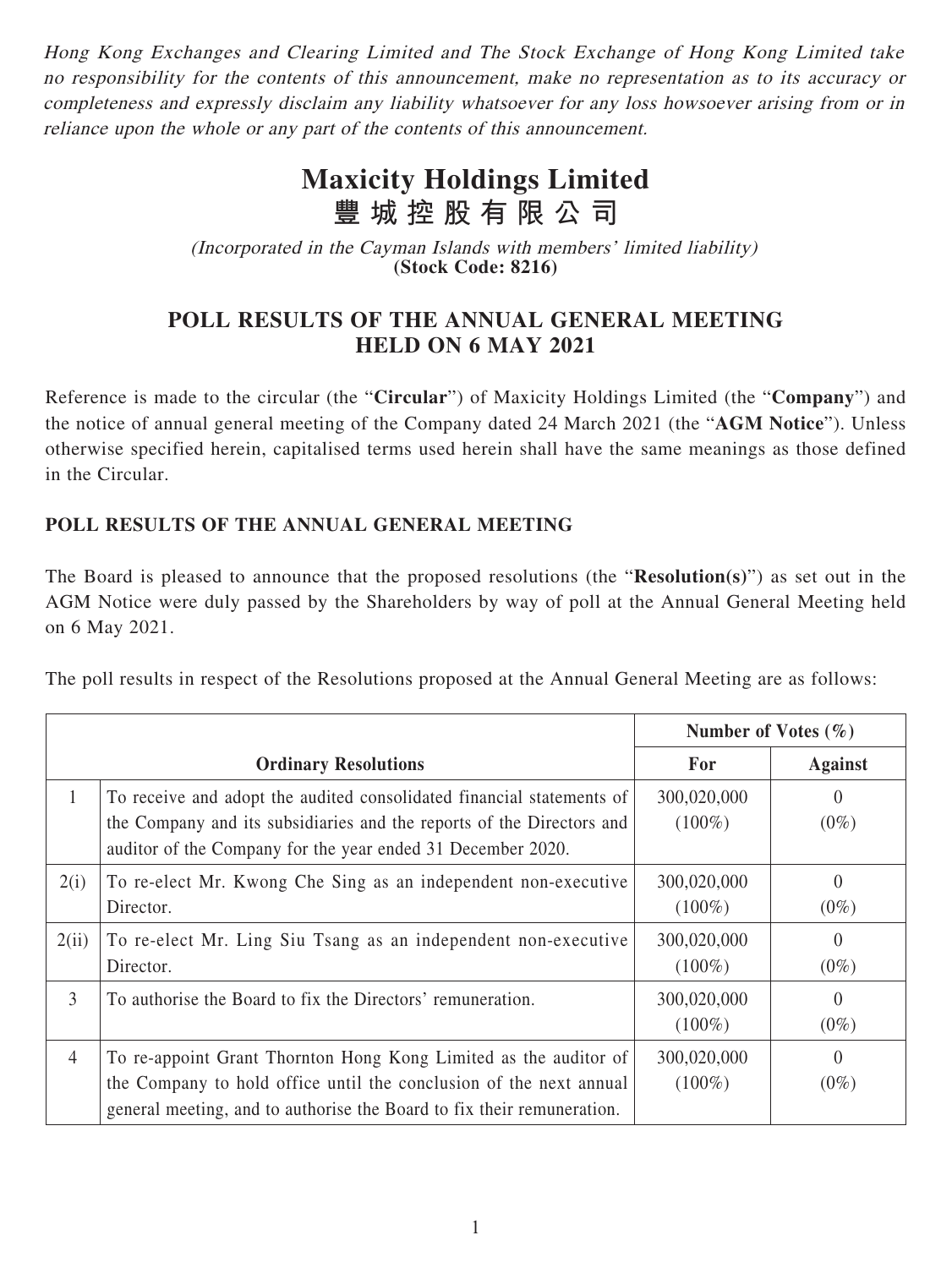|                             |                                                                                                                                                                                             |                          | Number of Votes $(\% )$ |  |
|-----------------------------|---------------------------------------------------------------------------------------------------------------------------------------------------------------------------------------------|--------------------------|-------------------------|--|
| <b>Ordinary Resolutions</b> |                                                                                                                                                                                             | For                      | <b>Against</b>          |  |
| 5                           | To grant a general mandate to the Directors to allot, issue and deal<br>with additional Shares not exceeding 20% of the total number of<br>Shares in issue.                                 | 300,020,000<br>$(100\%)$ | $\Omega$<br>$(0\%)$     |  |
| 6                           | To grant a general mandate to the Directors to repurchase the Shares<br>not exceeding 10% of the total number of Shares in issue.                                                           | 300,020,000<br>$(100\%)$ | $\Omega$<br>$(0\%)$     |  |
| $\overline{7}$              | To extend, conditional upon the passing of Resolutions 5 and 6, the<br>total number of Shares repurchased under Resolution 6 to the mandate<br>granted to the Directors under Resolution 5. | 300,020,000<br>$(100\%)$ | $\Omega$<br>$(0\%)$     |  |
| <b>Special Resolution</b>   |                                                                                                                                                                                             | For                      | <b>Against</b>          |  |
| 8.                          | To approve the proposed amendments to the existing Articles of<br>Association and to adopt the amended and restated Articles of<br>Association.                                             | 300,020,000<br>$(100\%)$ | $\Omega$<br>$(0\%)$     |  |

Please refer to the AGM Notice for the full text of the Resolutions.

Notes:

- (a) As more than 50% of votes were casted in favour of Resolutions 1 to 7, Resolutions 1 to 7 were duly passed as ordinary Resolutions. As not less than 75% of votes were casted in favour of Resolution 8, Resolution 8 was duly passed as special Resolution.
- (b) As at the date of the Annual General Meeting, the total number of issued Shares was 400,000,000 Shares.
- (c) The total number of Shares entitling the holders to attend and vote on the Resolutions at the Annual General Meeting was 400,000,000 Shares.
- (d) There were no Shares entitling the holders to attend and abstain from voting in favour of the Resolutions at the Annual General Meeting as set out in Rule 17.47A of the GEM Listing Rules.
- (e) No Shareholder was required under the GEM Listing Rules to abstain from voting on the Resolutions at the Annual General Meeting.